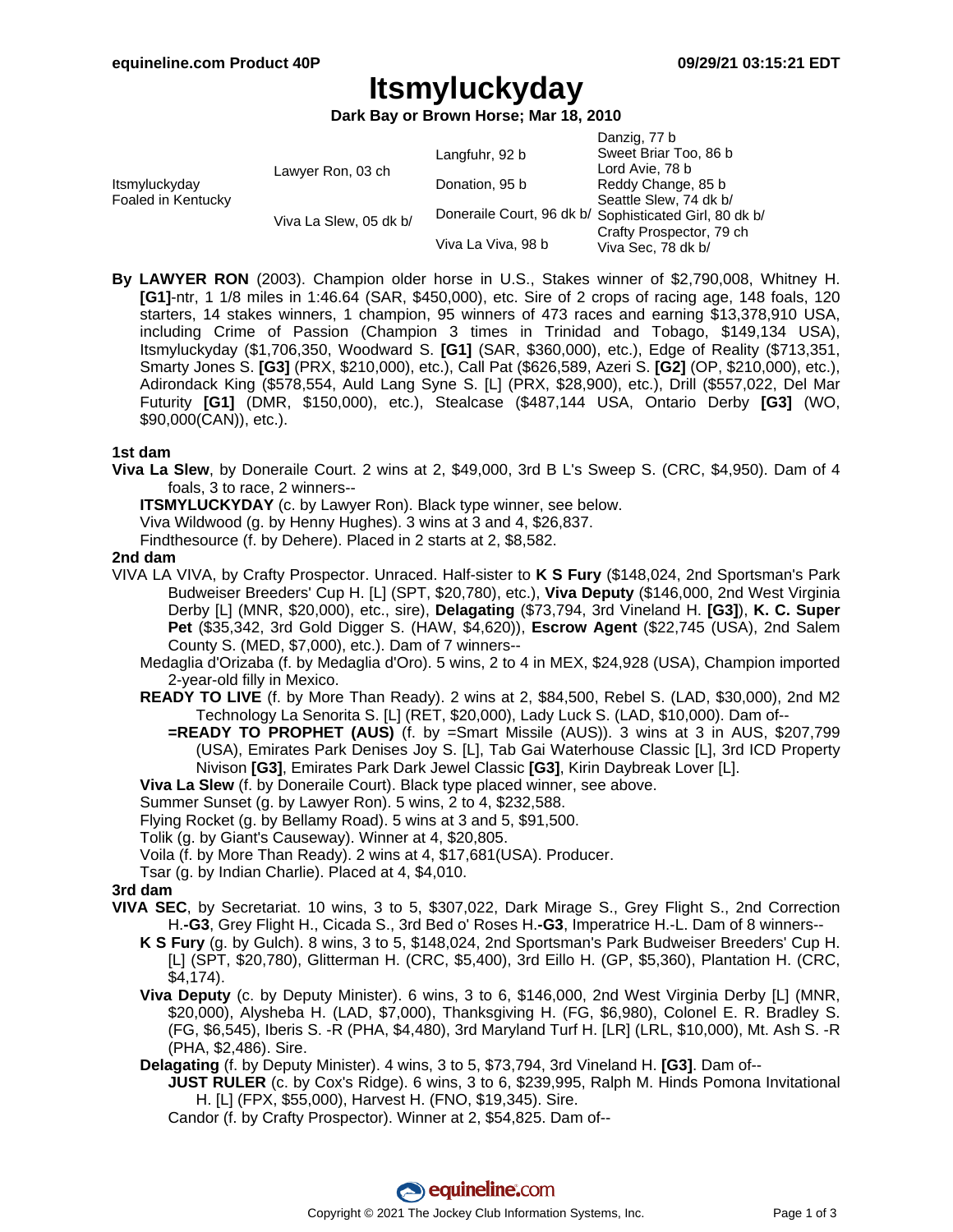## **Itsmyluckyday**

#### **Dark Bay or Brown Horse; Mar 18, 2010**

- **PERFECTLY CANDID** (f. by Pleasantly Perfect). 5 wins at 2 and 3, \$244,719, Miss Indiana S. -R (HOO, \$51,041), Hoosier Breeders Sophomore S. -R (HOO, \$51,332), City of Anderson S. -R (HOO, \$51,678), 3rd Ellen's Lucky Star S. -R (IND, \$9,363). Dam of--
	- **Key Light** (f. by Munnings). 3 wins at 2 and 3, \$141,992, 3rd New Start S. -R (PEN, \$10,890), Malvern Rose S. -R (PID, \$11,000).
- **K. C. Super Pet** (f. by Gulch). 2 wins at 2, \$35,342, 3rd Gold Digger S. (HAW, \$4,620). Dam of--
	- Kris Pit (f. by Kris S.). 5 wins at 3 and 4, \$177,202. Dam of--
		- **Polo Argentina** (c. by Giant's Causeway). 4 wins, 3 to 7 in DOM and NA, \$86,830 (USA), 2nd French Colonial S. [L] (BEL, \$15,920).
		- King's Raemali (f. by Dehere). Placed at 4. Dam of--
			- **Carrietta** (f. by Stephen Got Even). 11 wins, 3 to 5, \$299,340, 3rd John W. Rooney Memorial S. (DEL, \$8,250). Producer.
- **Escrow Agent** (f. by El Gran Senor). Winner at 2 in IRE, placed at 2 and 3 in NA , \$22,745 (USA), 2nd Salem County S. (MED, \$7,000), 3rd Forsythia S. -R (GS, \$2,596). Dam of--
	- **VICAR** (c. by Wild Again). 4 wins at 2 and 3, \$835,142, Florida Derby **[G1]**, Fountain of Youth S. **[G1]**, 2nd Brown & Williamson Kentucky Jockey Club S. **[G2]**, Jerome H. **[G2]**, 3rd Toyota Blue Grass S. **[G1]**, etc. Sire.
	- **SHEEPSCOT** (f. by Easy Goer). 5 wins in 10 starts at 3 and 4, \$153,446, Lady Mannequin H. (TDN, \$21,000), 2nd Indiana Oaks [L] (HOO, \$21,480), 3rd Lady Hallie H. [L] (SPT, \$11,000), Holiday Inaugural S. [L] (TP, \$6,000). Dam of--
		- **ASTRONOMER ROYAL** (c. by Danzig). 3 wins, 2 to 4 in ENG, IRE and FR , \$550,092 (USA), Poule d'Essai des Poulains-French Two Thousand Guineas **[G1]**, Weatherbys Ireland Greenlands S. **[G3]**, 3rd St. James's Palace S. **[G1]**. Sire.
		- **NAVESINK RIVER** (c. by Unbridled). 5 wins at 3 and 4 in NA , \$331,105 (USA), Pan American H. **[G2]**-ncr, 1 1/2 miles in 2:25.95 (GP, \$90,000), Gallant Fox H. [L] (AQU, \$49,860), Coyote Lakes S. (AQU, \$40,200), 2nd Mac Diarmida H. **[G3]** (GP, \$20,000), Kelso H. [L] (DEL, \$20,000).
	- **Weston Field** (g. by Gulch). 13 wins, 3 to 10, \$407,481, 3rd Formal Gold S. (MTH, \$7,800).
	- **Mama Dean** (f. by Woodman). 7 wins, 3 to 5, \$260,190, 2nd Bed o' Roses Breeders' Cup H. **[G3]**, 3rd Vagrancy H. **[G3]**. Dam of--
		- **Courtney's Hope** (f. by Henny Hughes). Placed at 2, \$25,160, 3rd Happy Ticket S. [L] (LAD, \$11,000).
		- Slewcie (f. by Seattle Slew). Placed at 3 in IRE. Dam of--
			- **=LET'SGOFORIT (IRE)** (g. by Verglas (IRE)). 21 wins in 38 starts, 3 to 8 in SWE, placed at 8 in UAE, \$393,943 (USA), Champion sprinter twice in Scandinavia, Zawawi Cup **[G3]** twice, Lanwades Stud Jagersro Sprint [L] twice, 2nd Zawawi Cup **[G3]**, Lanwades Stud Jagersro Sprint [L], 3rd DP World UAE Region Dubawi S. [L].
	- **Final Escrow** (f. by Bernardini). 5 wins at 3 and 4, \$193,184(USA), 2nd Belle Cherie S. [L] (BEL, \$17,000), 3rd Imperial Gesture S. -R (BEL, \$8,500). Producer.
	- **Magic Caver** (c. by Spend a Buck). Winner at 3, \$31,320, 3rd Bahamas S. [L] (HIA, \$5,500).
	- Oonagh (f. by Wild Again). Winner at 4, \$23,050. Dam of--
		- Inny (f. by Pulpit). 2 wins at 3 in NA , placed in 1 start at 2 in FR , \$84,600 (USA). Dam of--
			- **=Pioppo (BRZ)** (c. by Tiger Heart). 10 wins, 2 to 7 in BRZ, \$47,391 (USA), 2nd Duplex [L], 3rd Presidente Vicente Renato Paolillo **[G2]**, Presidente Jose de Souza Queiroz **[G3]**, Presidente Augusto de Souza Queiroz [L].
			- **=Tarsilio (BRZ)** (f. by Tiger Heart). 5 wins at 3 and 4 in BRZ, 3rd Prefeito de Sao Paulo [L].
			- **=Symbolus (BRZ)** (c. by Discreet Cat). 3 wins, 2 to 4, placed at 6, 2021 in BRZ, 2nd Nelson de Almeida Prado [L].
	- Currane (f. by Gone West). Unplaced in FR . Dam of--
		- **CELTIC CHANT** (f. by Songandaprayer). 8 wins, 3 to 5, \$241,410, Cagey Exuberance S. -R (AQU, \$45,000). Dam of--
			- **Irish Mischief** (f. by Into Mischief). 3 wins at 3, \$338,484, 2nd Charles Town Oaks **[G3]** (CT, \$58,200), American Beauty S. [L] (OP, \$25,000), Flashy Lady S. (RP, \$7,750).
	- Andraste (f. by Pulpit). Unplaced in FR . Dam of-- **Epping Forest** (f. by Exchange Rate). 6 wins in 12 starts, 2 to 4, \$306,000, 2nd Coronation Cup S. [L] (SAR, \$20,000).